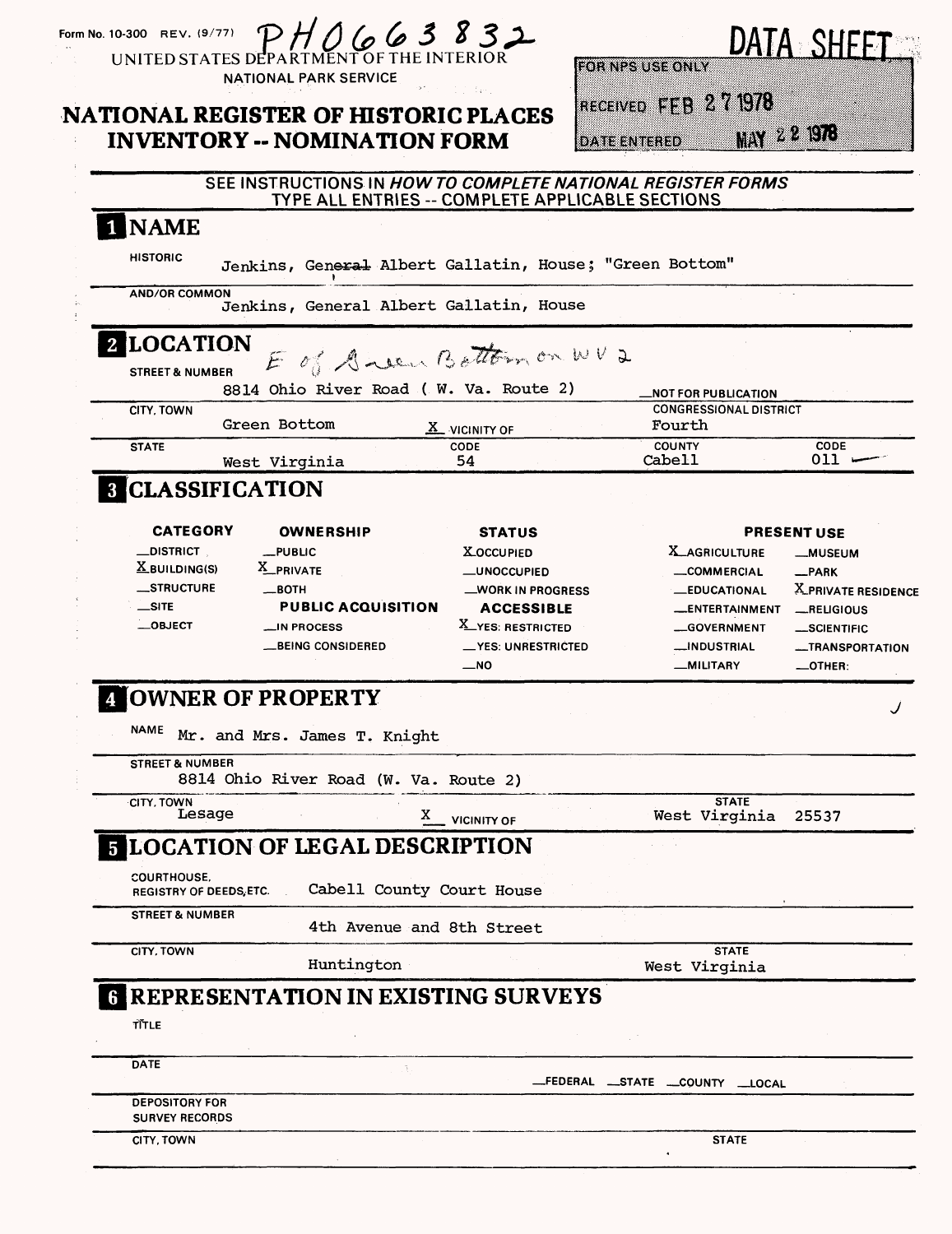## **DESCRIPTION**

|                                                 | <b>CONDITION</b>                                      | <b>CHECK ONE</b>               | <b>CHECK ONE</b>                                  |
|-------------------------------------------------|-------------------------------------------------------|--------------------------------|---------------------------------------------------|
| <b>EXCELLENT</b><br>$\triangle$ GOOD<br>$-FAIR$ | <b>LDETERIORATED</b><br>__RUINS·<br><b>LUNEXPOSED</b> | _UNALTERED<br><b>X_ALTERED</b> | <b>X_ORIGINAL SITE</b><br>$-MOVED$<br><b>DATE</b> |

DESCRIBE THE PRESENT AND ORIGINAL (IF KNOWN) PHYSICAL APPEARANCE

Attributing a style to the General Albert Gallatin Jenkins House requires some generalization and an understanding that its builder, Captain William Jenkins, had lived along the James River of Virginia for several decades and moved to the interior Ohio country in 1825 when he was nearing fifty years of age. This may help to explain why the old Green Bottom estate, Federal in lines, is very late in period. The delicacy of the entrance detail, attenuation of features, narrowness of the reeded attached colonnettes surrounding doors, slender glazing bars in windows, and use of patera corner blocks at the parlor door all point to this style; the semielliptical fanlight with sidelights flanking the main entrance is characteristic.

This rectangular,  $2\frac{1}{2}$  story, five-bay structure has always been a farmhouse. It sits atop a high foundation of cut sandstone blocks and is constructed of brick laid in Flemish bond on the main entrance facade and a variation of common bond elsewhere (every sixth course is laid in Flemish bond). The gable roof is broken at the north (front) elevation by three dormers with peculiarly glazed pediments (tradition holds that these are original, but if so, they must have been highly innovative).

Both front and rear entrances are approached by a series of steps. At one time these were stone and the landing at the front included benches, but they have been replaced in the twentieth century by wooden materials. Symmetry is evident in fenestration with the center entrance flanked by two windows, and the five-bay configuration is repeated on the second floor. Casement windows are used in the basement and dormers; there are 9/9 light sashes on the main levels. The only openings on the gable ends are quarter-circle attic windows flanking the chimneys; the east end also has a door in the southeast corner. Exterior end chimneys serve six fireplaces--one in each room. There is little decorative detailing on the outside, but the fanlighted main entrance and brick mousetooth cornice on front and rear elevations are complemented by the pleasing window proportions.

The interior center-hall, single-pile plan is easily reflected on the exterior. The open-string, two-run stairway with simple brackets appears to have its original handrail and slender balusters. Separate enclosed, single-flight stairs serve basement and attic. There is a simplicity in woodwork and trim, but the west parlor on the first floor shows more refinement than any other room. The mantel has fluted pilasters supporting a deep shelf, paneled splayed window reveals, a paneled underwindow and fluted door trim with patera motif in the corner blocks. Elsewhere, the splayed window reveals are not paneled, door trim is unfluted and corner blocks are plain; however, rooms on the second floor have mantels similar to that in the parlor (probably original). Doors are all six-panel and most date from the time of construction. Hardware and lighting are more recent, while the wide, worn floor boards throughout attest to untold years of use.

None of the original outbuildings and dependencies remain, the old detached kitchen and office structures having been destroyed by past floods. The block and frame addition at the northeast corner dates to the present century and houses garage space and a kitchen; it was in the 1930s and 1940s that electric and plumbing were upgraded, a bathroom placed at the top of the stairs on the second level,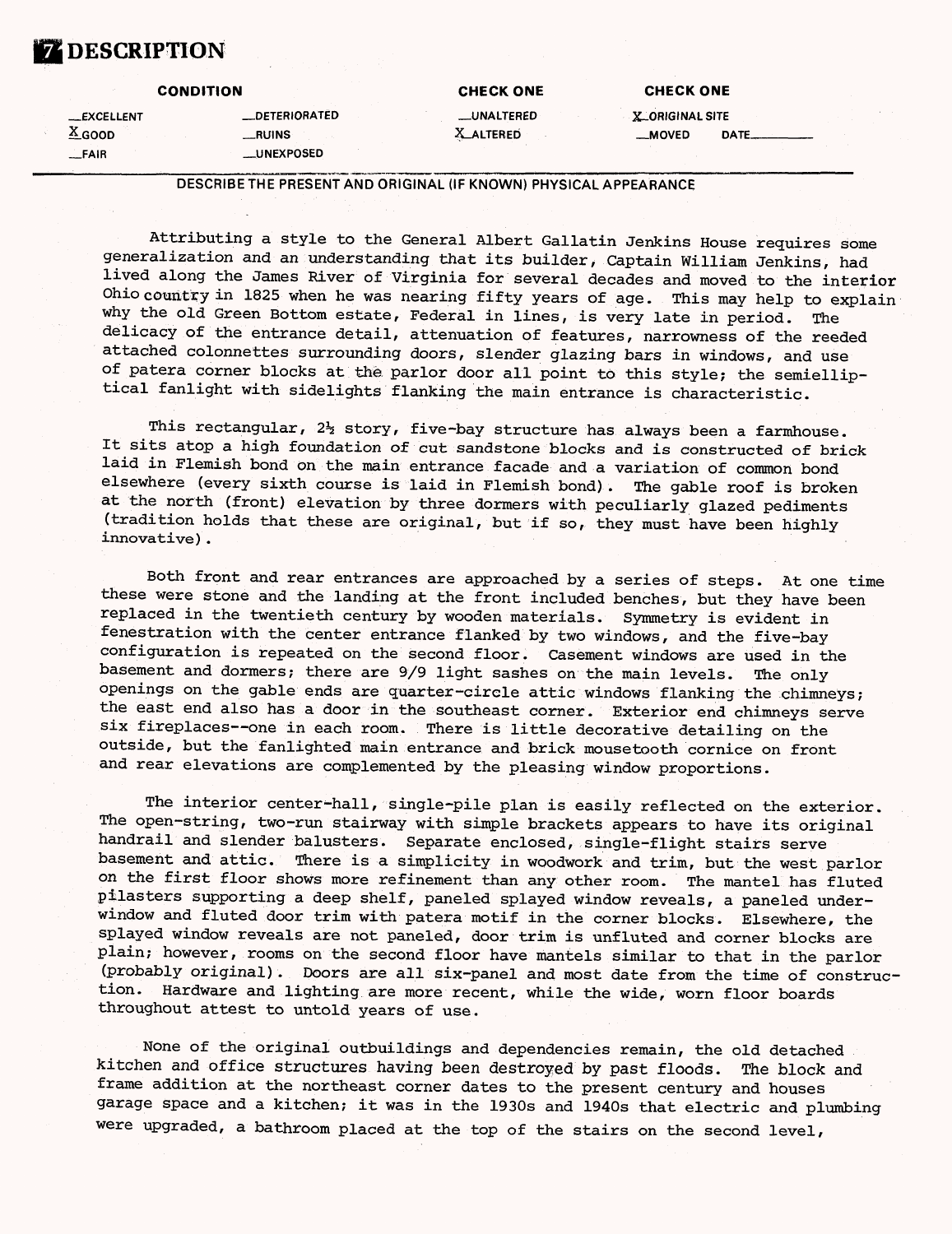## **NATIONAL REGISTER OF HISTORIC PLACES INVENTORY -- NOMINATION FORM**

| <b>FOR NPS USE ONLY</b> |            |                       |
|-------------------------|------------|-----------------------|
|                         |            |                       |
|                         | FEB 271978 |                       |
| <b>RECEIVED</b>         |            |                       |
|                         |            |                       |
|                         |            | <b>MAY</b> $2.2$ 1978 |
| <b>DATE ENTERED</b>     |            |                       |

Jenkins, General Albert Gallatin, House, Cabell County, West Virginia

**CONTINUATION SHEET** TEM NUMBER 7 PAGE 2

the shutters removed and the brick painted white. Otherwise, the building has had few alterations, and despite some apparent naivete in building construction and style, the General Albert Gallatin Jenkins House remains a sound structure appropriately used as the center of an operating farm.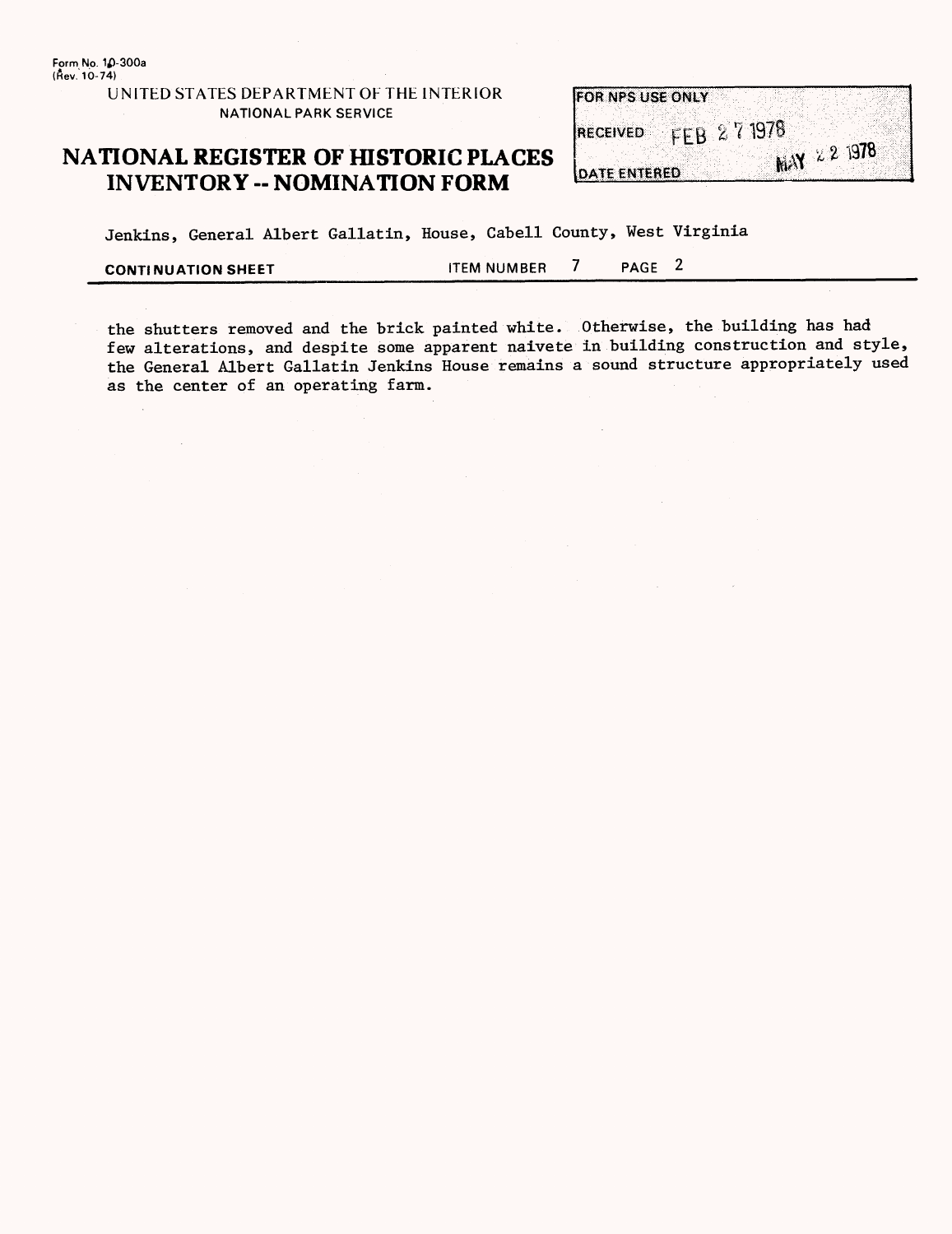#### **PERIOD —PREHISTORIC —1400-1499 —1500-1599 —1600-1699 ^.1700-1799 £.1 \$00-1899 —1900- AREAS OF SIGNIFICANCE - CHECK AND JUSTIFY BELOW \_ARCHEOLOGY-PREHISTORIC —ARCHEOLOGY-HISTORIC —AGRICULTURE 2L\_ARCHITECTURE \_ART —COMMERCE \_COMMUNICATIONS —COMMUNITY PLANNING —CONSERVATION —ECONOMICS —EDUCATION —ENGINEERING —EXPLORATION/SETTLEMENT —INDUSTRY —INVENTION —LANDSCAPE ARCHITECTURE —LAW —LITERATURE X\_MILITARY —MUSIC —PHILOSOPHY x\_ POLITICS/GOVERNMENT —RELIGION —SCIENCE —SCULPTURE —SOCIAL/HUMANITARIAN —THEATER —TRANSPORTATION —OTHER (SPECIFY) SPECIFIC DATES c . 1835** BUILDER/ARCHITECT William Jenkins

×ţ.

#### **STATEMENT OF SIGNIFICANCE**

**01 SIGNIFICANCE**

The General Albert Gallatin Jenkins House, located along the Ohio River northeast of the small community of Lesage, Cabell County, West Virginia, stands today as an example of a building of quality constructed by a prosperous businessman who was part of a general westward movement in the early nineteenth century. His son, with whom the house is most prominently associated, became a distinguished lawyer and politician in the 1850s, having served two terms in the United States Congress by his thirtieth year and being elected to the Confederate Congress after siding with the South on the questions of states rights and separation. Albert Gallatin Jenkins fought and died for these beliefs. In war as in peace he proved himself a leader of men, having attained the rank of brigadier general in 1862.

Captain William Jenkins was a businessman of note along the James River of Virginia during the early years of United States nationhood. His several boats plied the waters carrying goods between Richmond and the interior, and after service in the War of 1812, he expanded his commercial ventures into the Caribbean and eventually to South America. Captain Jenkins, aged 47, married in 1824 and soon moved his wife and newborn daughter to a 4,441 acre tract along the Ohio River. He had purchased the land for \$15,000, land that had previously been owned by two governors of Virginia Wilson C. Nicholas and William H. Cabell. A temporary house was constructed after arrival, and it was here that the Jenkins family lived until the big house was completed about 1835.

What is now called the General Albert Gallatin Jenkins House was constructed from brick fired on the site and timber taken from the lands. It is well built and, while being a late application of the Federal style, exhibits a sophistication for the area and time far beyond nearby structures, thus attesting to the status of the builder. Outlines are clean and simple; the rectangular shell houses two rooms in the basement and on each floor, and every room is served by a fireplace opening into the exterior end chimneys. Aside from the decorative main entrance with its semielliptical fanlight and the sawtooth cornice in brick, there is little adorning the exterior. The inside is singularly uncluttered and displays restraint, being distinguished by panels beneath the parlor windows and splayed window reveals in each room. Nonetheless, the size of the rooms and apparent quality of materials clearly show how fine a house it was for its age.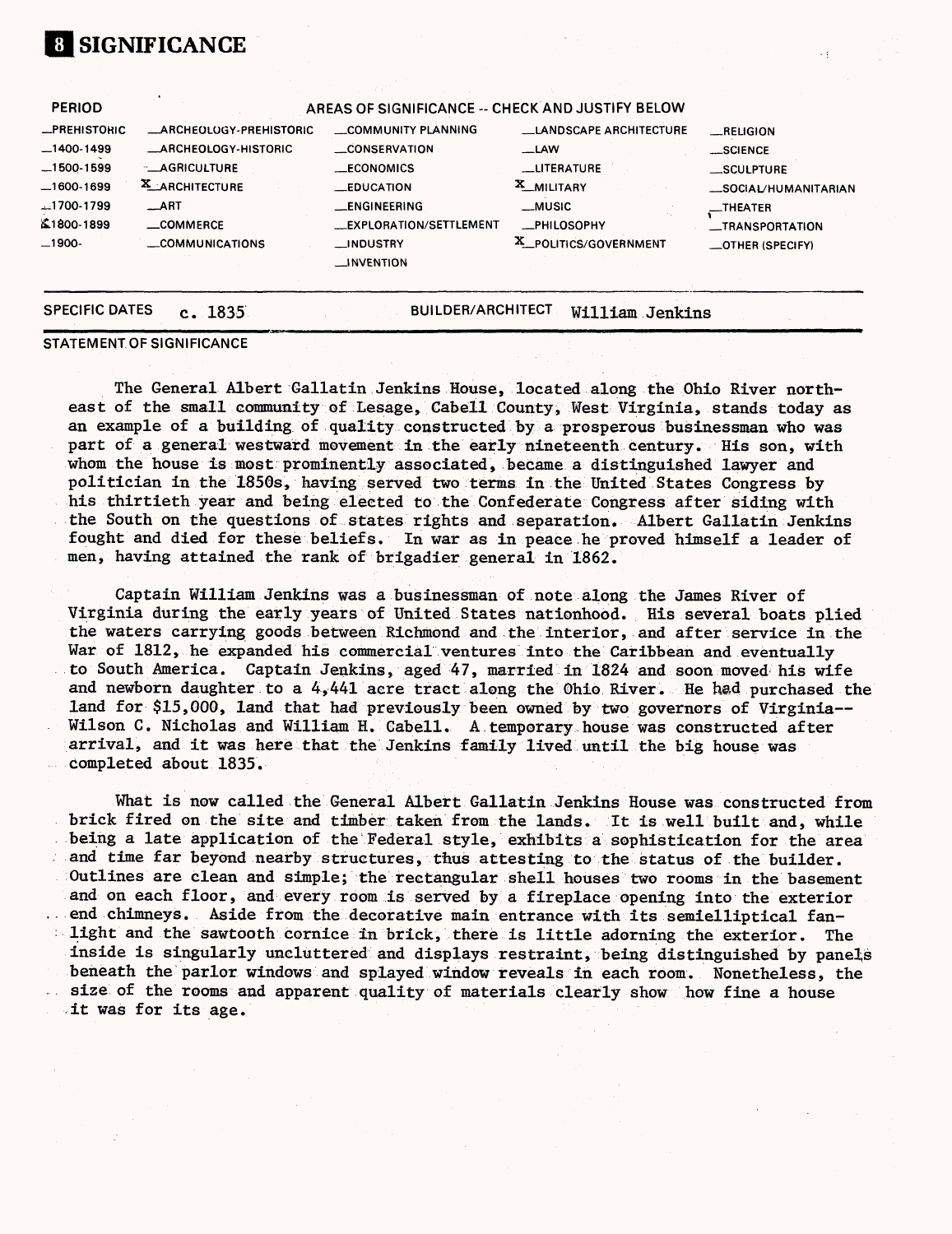# **J MAJOR BIBLIOGRAPHICAL REFERENCES**

| "Brigadier General Albert G. Jenkins of the Confederate Army." London Index,<br>July 14, 1864.                                                                                                                                                                                                                                                                                                 |                                                     |
|------------------------------------------------------------------------------------------------------------------------------------------------------------------------------------------------------------------------------------------------------------------------------------------------------------------------------------------------------------------------------------------------|-----------------------------------------------------|
| Cook, Roy Bird. "Albert Gallatin Jenkinsa Confederate Portrait." West Virginia<br>Review, May 1934, pp 225-27.                                                                                                                                                                                                                                                                                 |                                                     |
| <b>IDGEOGRAPHICAL DATA</b><br>ACREAGE OF NOMINATED PROPERTY<br>4 acres                                                                                                                                                                                                                                                                                                                         |                                                     |
| QUADRANGLE NAME $G1$ enwood, $W.$ Va. -Ohio                                                                                                                                                                                                                                                                                                                                                    |                                                     |
| <b>UTM REFERENCES</b>                                                                                                                                                                                                                                                                                                                                                                          | QUADRANGLE SCALE 7.5'                               |
| $A[1,7]$ $3[9,1]1.800$ $4.2[7,1]4,40$<br><b>EASTING</b><br><b>EASTING</b><br><b>NORTHING</b><br>ZONE<br>70NE<br>C.<br>DI                                                                                                                                                                                                                                                                       | <b>NORTHING</b>                                     |
| E                                                                                                                                                                                                                                                                                                                                                                                              |                                                     |
| н                                                                                                                                                                                                                                                                                                                                                                                              |                                                     |
| <b>VERBAL BOUNDARY DESCRIPTION</b><br>Beginning at a point where the entrance road from West Virginia Route 2 crosses                                                                                                                                                                                                                                                                          |                                                     |
| the B & O Railroad tracks, thence northward approximately 400 feet to the drive at                                                                                                                                                                                                                                                                                                             |                                                     |
| LIST ALL STATES AND COUNTIES FOR PROPERTIES OVERLAPPING STATE OR COUNTY BOUNDARIES                                                                                                                                                                                                                                                                                                             |                                                     |
| <b>STATE</b><br>CODE <sup>®</sup><br><b>COUNTY</b>                                                                                                                                                                                                                                                                                                                                             | <b>CODE</b>                                         |
| CODE<br><b>COUNTY</b><br><b>STATE</b>                                                                                                                                                                                                                                                                                                                                                          | <b>CODE</b>                                         |
| NAME / TITLE<br>James E. Harding, Historian<br>ORGANIZATION Historic Preservation Unit<br>West Virginia Department of Culture and History<br><b>STREET &amp; NUMBER</b>                                                                                                                                                                                                                        | <b>DATE</b><br>October 27, 1977<br><b>TELEPHONE</b> |
| Science and Culture Center, Capitol Complex<br><b>CITY OR TOWN</b>                                                                                                                                                                                                                                                                                                                             | (304)<br>348-0244<br><b>STATE</b>                   |
| Charleston                                                                                                                                                                                                                                                                                                                                                                                     | West Virginia                                       |
| <b>IZ STATE HISTORIC PRESERVATION OFFICER CERTIFICATION</b>                                                                                                                                                                                                                                                                                                                                    |                                                     |
| THE EVALUATED SIGNIFICANCE OF THIS PROPERTY WITHIN THE STATE IS:                                                                                                                                                                                                                                                                                                                               |                                                     |
| NATIONAL X<br>STATE_____                                                                                                                                                                                                                                                                                                                                                                       | $\mathsf{LOCAL} \_\_$                               |
| As the designated State Historic Preservation Officer for the National Historic Preservation Act of 1966 (Public Law 89-665), I<br>hereby nominate this property for inclusion in the National Register and certify that it has been evaluated according to the<br>criteria and procedures set forth by the National Park Service.<br>i il se<br>STATE HISTORIC PRESERVATION OFFICER SIGNATURE |                                                     |
| <b>TITLE</b><br>West Virginia State Historic Preservation Officer                                                                                                                                                                                                                                                                                                                              |                                                     |
|                                                                                                                                                                                                                                                                                                                                                                                                | <b>DATE</b>                                         |
| <b>HOT NESTISE ONLY</b><br>i i i shte va shi i va i i va i i ishko de shva i si va tu de sha i je va i davati sh she sh                                                                                                                                                                                                                                                                        | February 23, 1978<br>oane<br><u>s 2276</u><br>11-1X |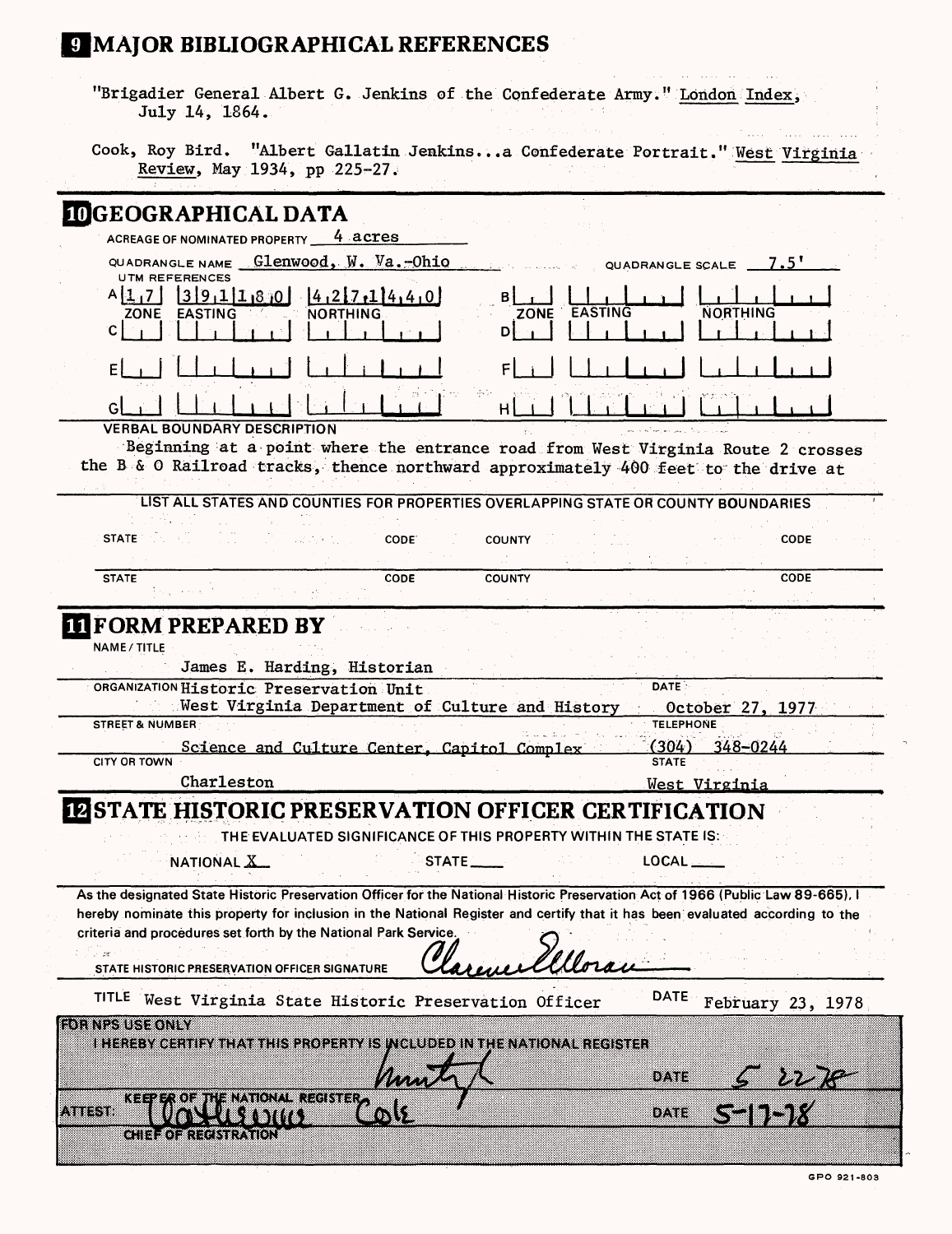## **NATIONAL REGISTER OF HISTORIC PLACES INVENTORY - NOMINATION FORM**

| FOR NPS USE ONLY 2 / 1978<br><b>RECEIVED</b><br>2,378<br><b>DATE ENTERED</b> |  |  |  |
|------------------------------------------------------------------------------|--|--|--|
|                                                                              |  |  |  |
|                                                                              |  |  |  |
|                                                                              |  |  |  |

Jenkins, General Albert Gallatin, House, Cabell County, West Virginia

**CONTINUATION SHEET THEM ITEM NUMBER**  $\overline{8}$  **PAGE 2** 

Albert Gallatin Jenkins was born at his father's Green Bottom estate on November 10, 1830. Around 1835 the family moved from the temporary home constructed when William Jenkins arrived in 1825 into the grand building today referred to as the General Jenkins House. William was prosperous enough to see to a quality formal education for his four children (three sons and a daughter) even at a time and place when most families applied all efforts simply to subsist or build the foundation for future successes. Albert followed his older brothers to Marshall Academy (the antecedent of Marshall University in Huntington, West Virginia) in 1845, and from there they went to Jefferson College, perhaps the preeminent higher institution of learning west of the Alleghenies at the time, from which young Jenkins graduated in 1848.

Albert was well trained intellectually, but he was still uncertain as to a profession toward which he might aspire. Should he continue the agricultural pursuits begun by his father upon moving to the Ohio country, should he enter such a profession as medicine (taken up by his brother William Alexander), or might he enter upon a different course and combine several fields of endeavor? He probably did not have any preformed plans when he finally decided to attend a law school, but because it was a formal approach rather than the more common reading and studying with an established lawyer, it appears that Albert's decision was to pursue the law not as a mere occupation but in combination with a variety of interests, including farming. He matriculated at Harvard and was graduated in 1850.

The young lawyer established a practice in Charleston, Virginia, after a trip to South America, but he continued to pass much time at Green Bottom, involving himself in the law, agriculture and the social and political activity of the surrounding area. It is questionable whether Jenkins actively sought a public life, yet his background and personality made him visible to the political hierarchy of the local Democratic organization at an early period, and in 1856 he was selected as a delegate to the party's national convention to be held at Cincinnati. This may have piqued his interest in politics, for thereafter he regularly attended meetings and frequently participated in discussions. In April 1855, at a meeting in Kitchie County, he seconded the nomination of the candidate from the Eleventh Congressional District of Virginia and helped carry Cabell County for the Democratic nominee despite his loss to the American Party (Know-Nothing) candidate, John S. Carlile. During the campaigning, Jenkins debated Carlile at Hurricane Bridge in Putnam County for about 4 1/2 hours and came away with the accolades of his fellow Democrats and praise from the Kanawha Valley Star. His entry into the political ferment of the 1850s was auspicious.

The Democratic Congressional Convention meeting in Parkersburg in December 1856 did not open with Jenkins as a candidate, but after a score of ballots and intricate maneuverings he was nominated by acclamation. Facing incumbent Carlile in the election of 1857 proved quite a challenge; the candidates scheduled speaking and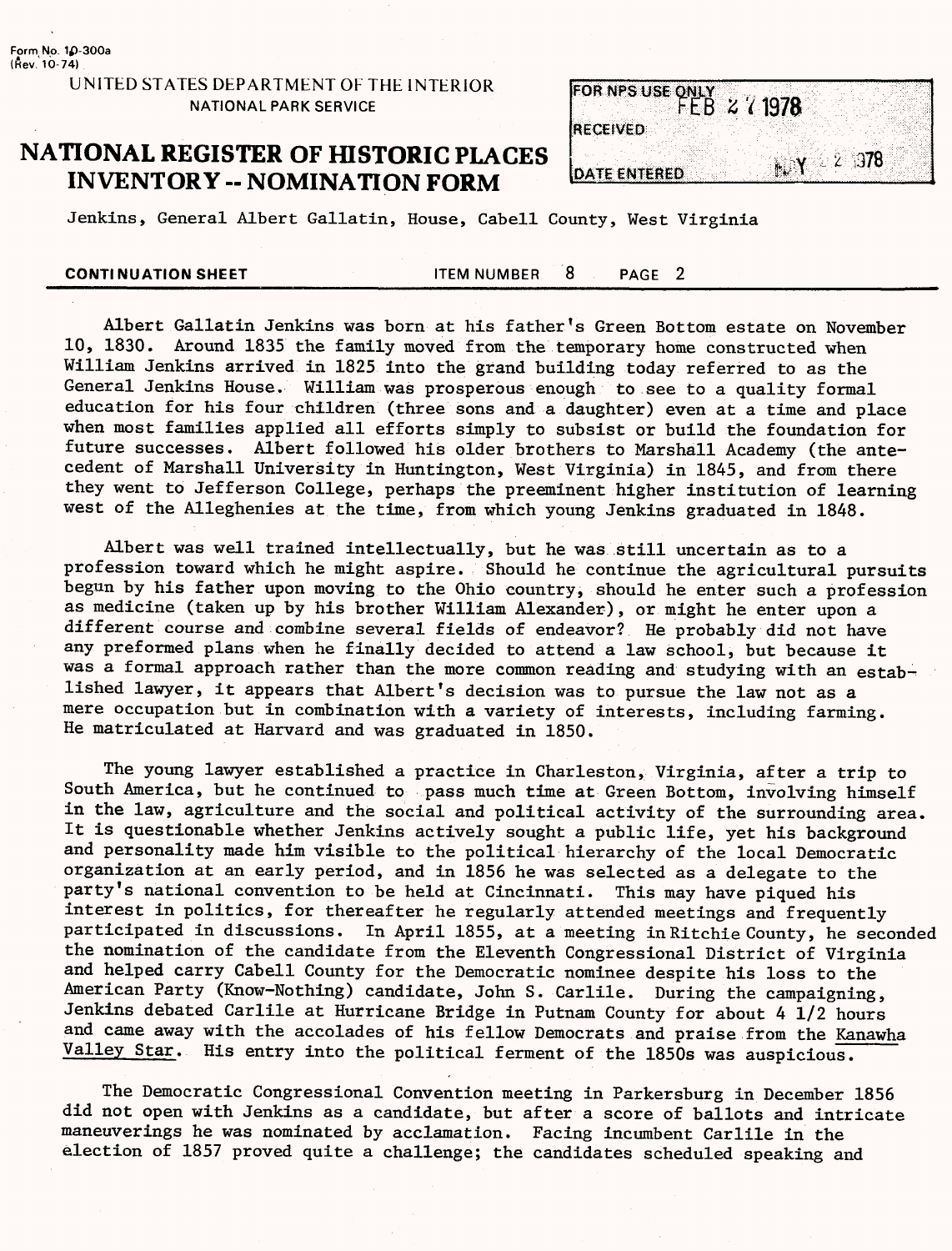## **NATIONAL REGISTER OF HISTORIC PLACES INVENTORY - NOMINATION FORM**

| <b>FOR NPS USE ONLY</b>   |  |       |                              |  |
|---------------------------|--|-------|------------------------------|--|
|                           |  |       |                              |  |
| <b>RECEIVEDFEB 271978</b> |  |       |                              |  |
|                           |  | SS V. | $\sim$ $\times$ $\sim$ $378$ |  |
| <b>DATE ENTERED</b>       |  |       |                              |  |

Jenkins, General Albert Gallatin, House, Cabell County, West Virginia

**CONTINUATION SHEET**<br>CONTINUATION SHEET

debating meetings for the courthouse in each of the district's nineteen counties. When ballots were tallied, it was Jenkins who had won by nearly 1,000 votes out of more than 14,500 cast, and though the Democratic Party was still suffering, especially in the North, because of disillusionment over such national issues as the Kansas-Nebraska settlement, Albert Gallatin Jenkins would take a seat in the United States House of Representatives as the youngest member of the session.

While quite attached to the family's agricultural business along the Ohio River and his home at Green Bottom, Albert's interests were certainly not narrow in any realm. He had traveled widely, was a member of the national Congress, and appeared comfortable in social and political circles from Guyandotte to Clarksburg to Washington, D.C.--and St. Louis. It was at the latter city in July 1858 that he married Virginia Southard Bowlin, daughter of James Butler Bowlin, a former judge, member of Congress, and ambassador to Colombia and Paraguay.

Jenkins won a second contest for Congress in 1859 by an increased margin, but by this time national problems were such that sides had to be chosen on nearly every issue of any import. Albert was a states-rights Democrat who, though he did not want to see the Union dissolved, would abide his principles and fight to uphold his beliefs. This Southern gentleman refused the Democratic nomination of 1861 to a third term in the United States Congress and was soon organizing a militia group known as "The Border Rangers".

This militia company joined the Eighth Virginia Cavalry in May and operated in western Virginia, especially in the Kanawha Valley region, during 1861. Jenkins soon attained the rank of colonel and was elected to the Confederate Congress from his district. He was pleased to leave the Congress after his promotion to brigadier general in August 1862, however, for, as a military officer, he was anxious for the South in this period of warfare and felt he would help its interests more on the field of battle. He led two incursions to the Ohio River area in 1862 and 1863, actually crossing into Ohio during the first foray. Prior to the battle at Gettysburg, Gen. Jenkins led advance parties into Pennsylvania and assisted in the capture of Chambersburg. Although wounded on the field at Gettysburg, he was back leading his troops in the fall of 1863, but while covering a retreat in May 1864, the young officer was shot from his horse at Cloyd's Mountain near Dublin, Virginia, and died on May 21.

Albert Gallatin Jenkins, a lawyer by training, politican by calling and soldier by chance, had been a representative to both the United States and Confederate Congresses and a brigadier general in the Confederate forces by the time of his death at age thirty-three. Life might have been short in years, but it was full in terms of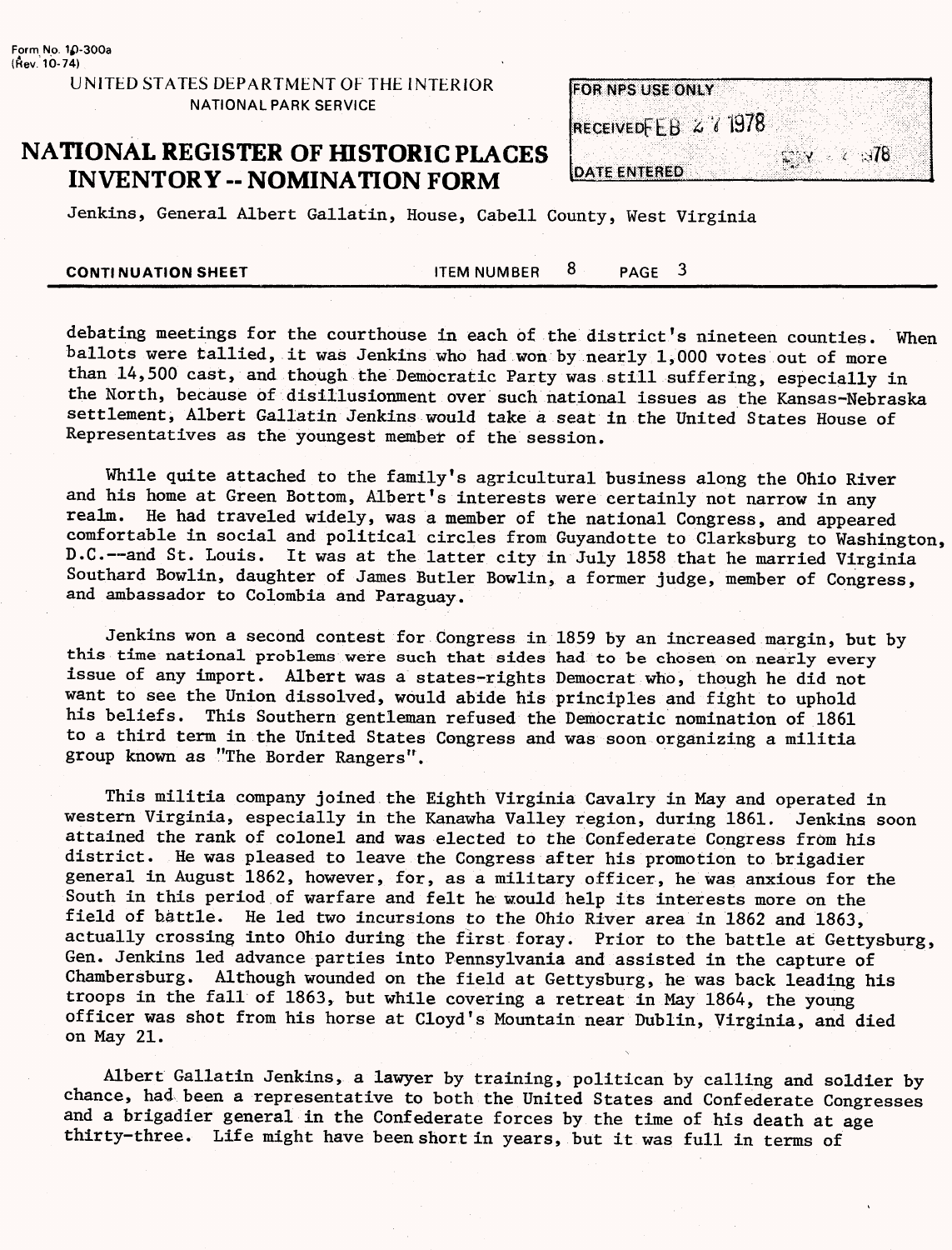## **NATIONAL REGISTER OF HISTORIC PLACES INVENTORY - NOMINATION FORM**

|                     | <b>FOR NPS USE ONLY</b> |                      |  |
|---------------------|-------------------------|----------------------|--|
|                     | RECEIVED EB & (1978     |                      |  |
|                     |                         |                      |  |
|                     |                         | $\ell$ $\mathcal{R}$ |  |
| <b>DATE ENTERED</b> |                         | m. K                 |  |

Jenkins, General Albert Gallatin, House, Cabell County, West Virginia

**CONTINUATION SHEET THEM NUMBER 8 PAGE 4** 

accomplishments. Like his father before him he had done well; he now passed this legacy to his children, one of whom (Alberta Gallatin) became an actress of some renown, and another of whom (Margaret Virginia), after a career in education, settled at the Green Bottom homestead and set a task of preserving the old house. Today, the home remains as the center of a farm, retains its original lines for the most part, and is appreciated in its use and historic tradition.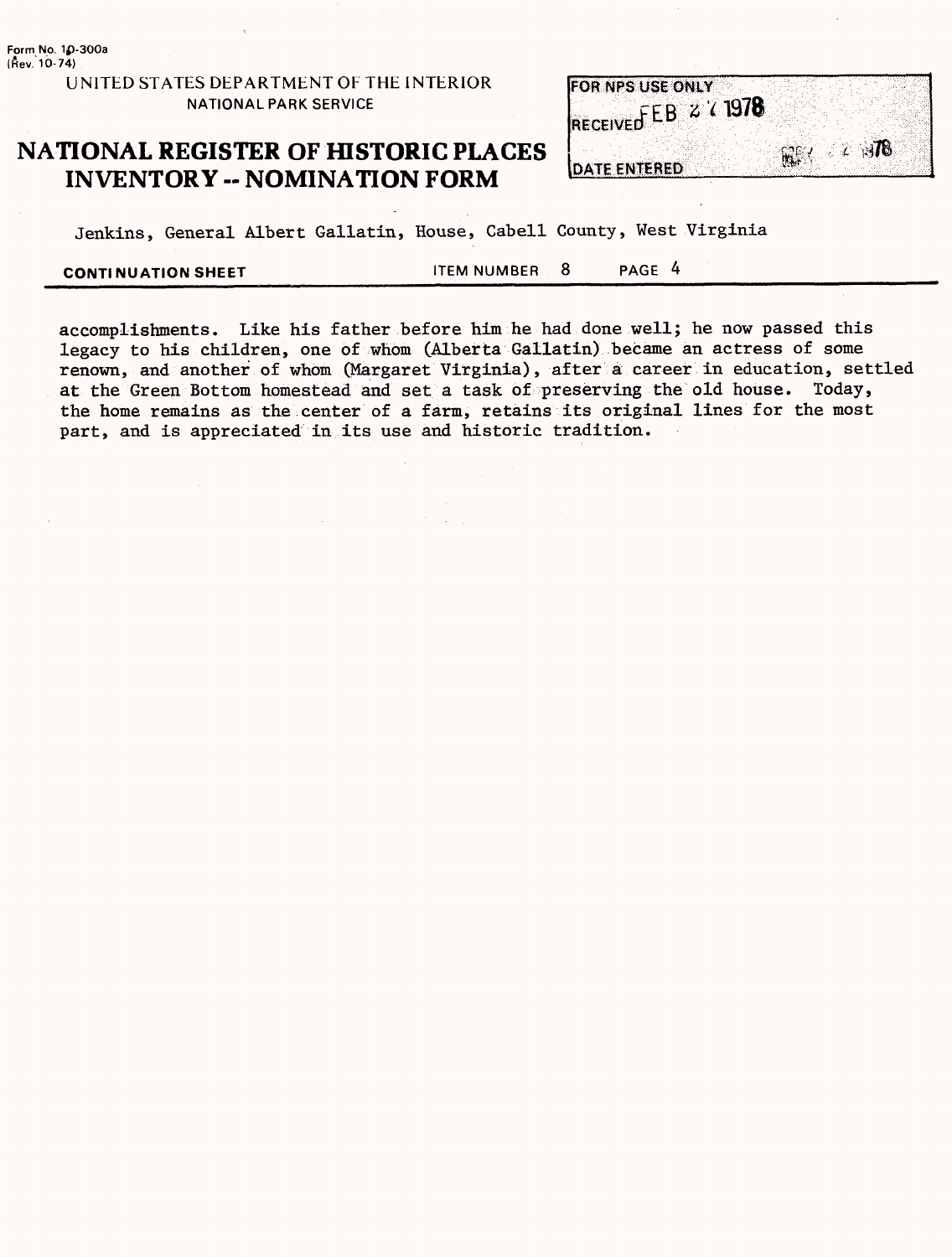## **NATIONAL REGISTER OF HISTORIC PLACES INVENTORY -- NOMINATION FORM**

| <b>FOR NPS USE ONLY</b> |                  |             |  |
|-------------------------|------------------|-------------|--|
|                         |                  |             |  |
| <b>RECEIVED</b>         |                  |             |  |
|                         | $FFB \sim 71978$ |             |  |
|                         |                  |             |  |
| <b>DATE ENTERED</b>     |                  | MAY 22 1978 |  |

Jenkins, General Albert Gallatin, House, Cabell County, West Virginia

**CONTINUATION SHEET** FOR THEM NUMBER 9 PAGE 2

- Faller, Harold. "General Jenkins Home Offered as D. of C, Memorial." Herald-Advertiser (Huntington, West Virginia) August 25, 1929.
- Hechler, Ken. "Albert Gallatin Jenkins." Huntington (W. Va.) Advertiser, June 26, 1961-July 21, 1961.
- Maginnis, William H. "Confederates Staged at Least 20 Civil War Raids in State." Charleston (W. Va.) Gazette, September 24, 1950.
- Morgantown, W. Va. West Virginia Collection, West Virginia University Library. Roy Bird Cook Papers, A & M 1561.
- Stutler, Boyd B. West Virginia in the Civil War. 2nd ed. Charleston, W.Va.: Education Foundation, Inc., 1966. (pp.121-26, 264-69)
- U. S. Congress. Biographical Directory of the American Congress 1774-1971. Washington, D. C.: U. S. Government Printing Office, 1971. (p.1185)
- Wallace, George Selden, Cabell County Annals and Families. Richmond: Garrett & Massie, Publishers, 1935. (pp. 5-7, 77-85, 416-19)
- Warner, Ezra J. and W. Buck Yearns. Biographical Register of the Confederate Congress. Baton Rouge, La.: Louisiana State University Press, 1975. (pp. 130-31)